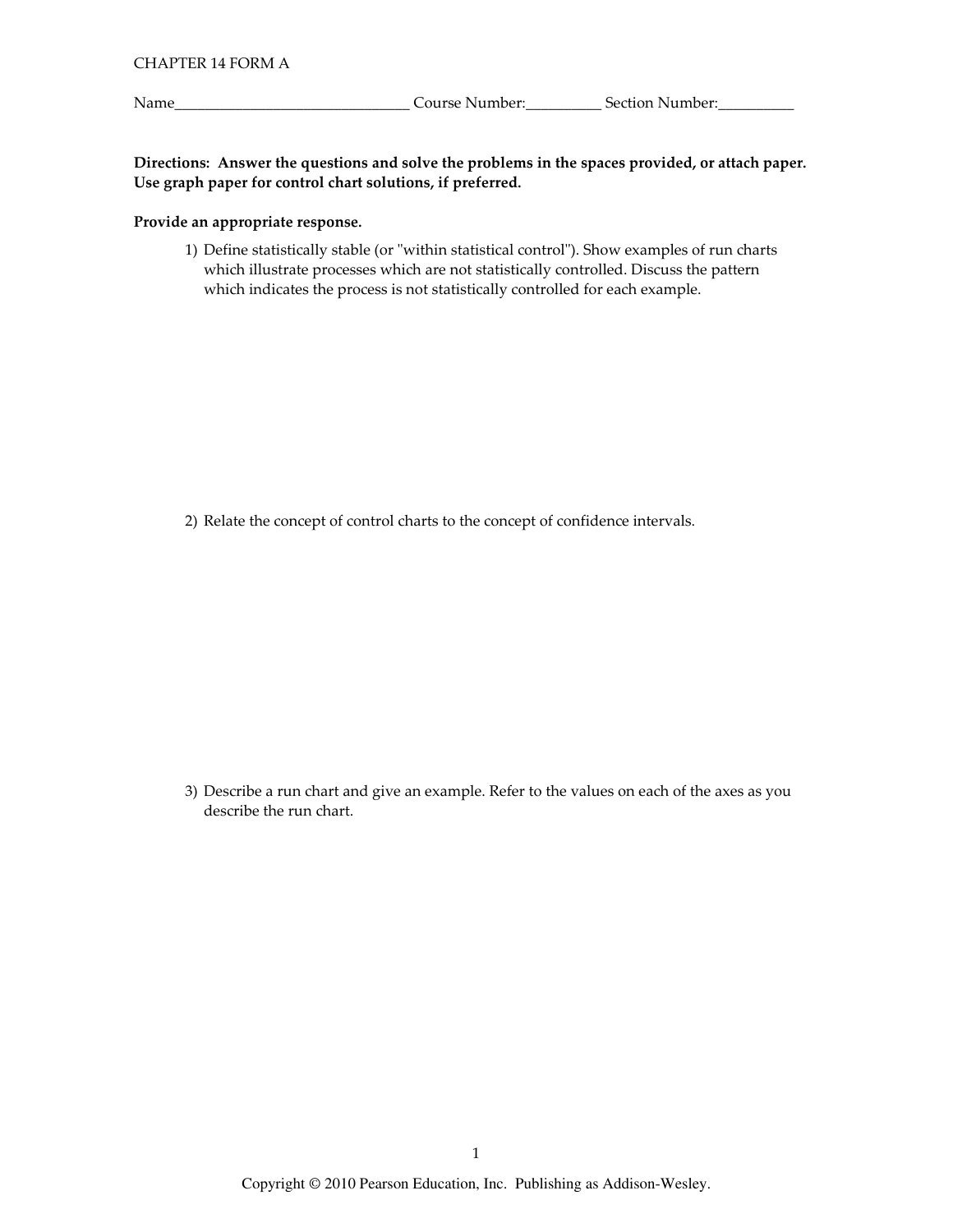## Examine the given run chart or control chart and determine whether the process is within statistical control. If it is not, identify which of the three out-of-statistical-control criteria apply.

4) A control chart for  $\overline{x}$  is shown below. Determine whether the process mean is within statistical control. If it is not, identify which of the three out-of-control criteria lead to rejection of a statistically stable mean.



5) A control chart for  $x$  is shown below. Determine whether the process mean is within statistical control. If it is not, identify which of the three out-of-control criteria lead to rejection of a statistically stable mean.



6) A control chart for x is shown below. Determine whether the process mean is within statistical control. If it is not, identify which of the three out-of-control criteria lead to rejection of a statistically stable mean.



Copyright © 2010 Pearson Education, Inc. Publishing as Addison-Wesley.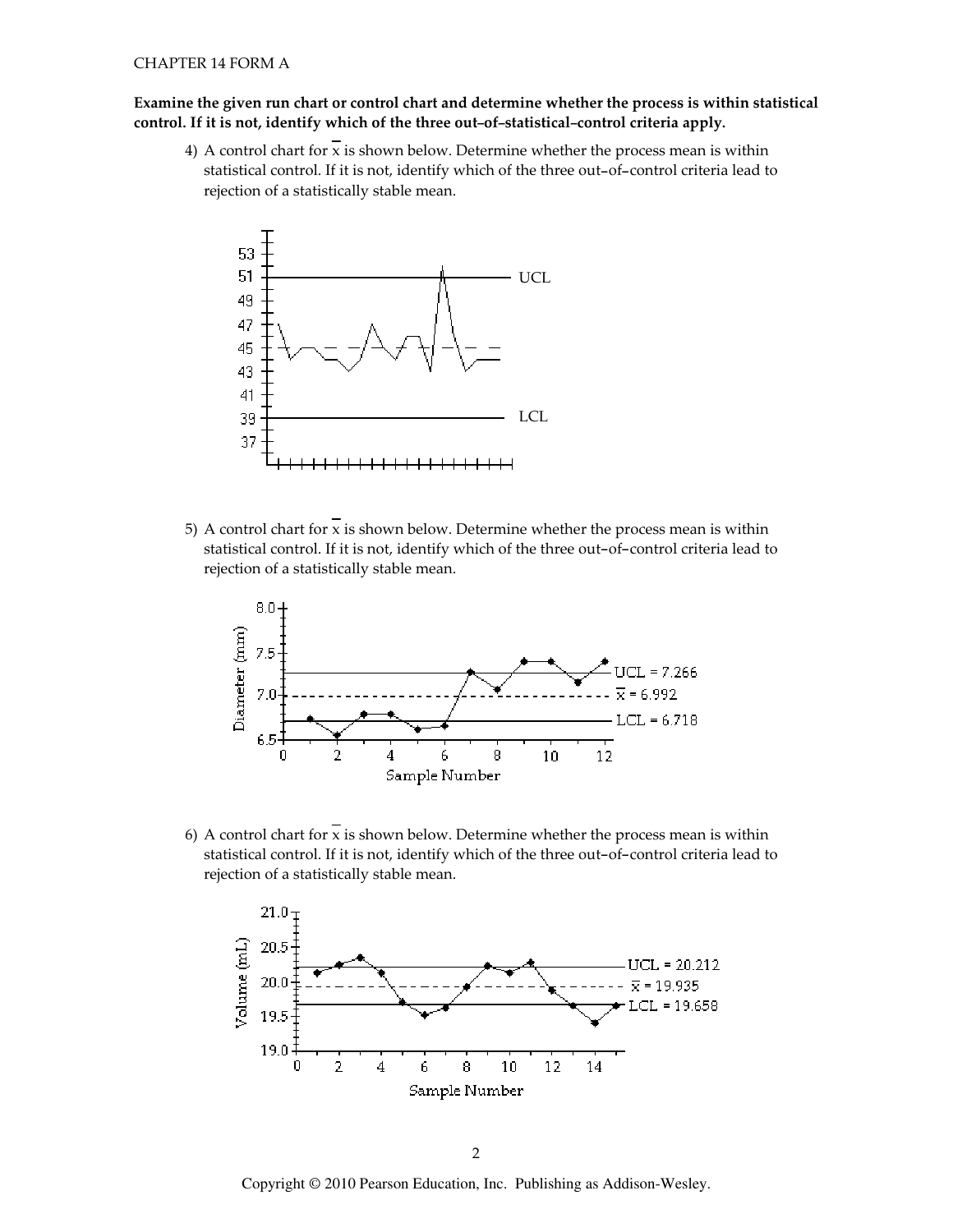|                | Control Chart Constants |       |       |                |                |       |  |  |  |  |
|----------------|-------------------------|-------|-------|----------------|----------------|-------|--|--|--|--|
|                | X                       |       | S     |                |                | R     |  |  |  |  |
| n              | A <sub>2</sub>          | $A_3$ | $B_3$ | B <sub>4</sub> | D <sub>3</sub> | $D_4$ |  |  |  |  |
| $\overline{2}$ | 1.880                   | 2.659 | 0.000 | 3.267          | 0.000          | 3.267 |  |  |  |  |
| 3              | 1.023                   | 1.954 | 0.000 | 2.568          | 0.000          | 2.574 |  |  |  |  |
| 4              | 0.729                   | 1.628 | 0.000 | 2.266          | 0.000          | 2.282 |  |  |  |  |
| 5              | 0.577                   | 1.427 | 0.000 | 2.089          | 0.000          | 2.114 |  |  |  |  |
| 6              | 0.483                   | 1.287 | 0.030 | 1.970          | 0.000          | 2.004 |  |  |  |  |
| 7              | 0.419                   | 1.182 | 0.118 | 1.882          | 0.076          | 1.924 |  |  |  |  |
| 8              | 0.373                   | 1.099 | 0.185 | 1.815          | 0.136          | 1.864 |  |  |  |  |
| 9              | 0.337                   | 1.032 | 0.239 | 1.761          | 0.184          | 1.816 |  |  |  |  |
| 10             | 0.308                   | 0.975 | 0.284 | 1.716          | 0.223          | 1.777 |  |  |  |  |

**Control Chart Constants** 

7) A machine that is supposed to produce ball bearings with a diameter of 7 millimeters yields the following data from a test of 5 ball bearings every 20 minutes.

| Sample         | Ball Bearing Diameter (mm) |                 | $\mathbf{x}$        | Range |      |     |
|----------------|----------------------------|-----------------|---------------------|-------|------|-----|
| 1              |                            |                 | 6.3 6.8 6.9 6.8 6.9 |       | 6.74 | 0.6 |
| 2              | 6.3                        |                 | 6.6, 6.6, 6.3, 7.0  |       | 6.56 | 0.7 |
| 3              | 6.8                        |                 | 6.7 7.0 6.5 7.0     |       | 6.80 | 0.5 |
| $\overline{4}$ | 7.0                        |                 | 6.7 6.7 6.8 6.8     |       | 6.80 | 0.3 |
| 5              | 6.8                        |                 | 6.8 6.6 6.5 6.4     |       | 6.62 | 0.4 |
| 6              | 6.8                        |                 | 6.7 6.6 6.3 6.9     |       | 6.66 | 0.6 |
| 7              | 73                         |                 | 73 74 74 70         |       | 7.28 | 0.4 |
| 8              |                            |                 | 72 70 72 69 71      |       | 7.08 | 0.3 |
| 9              |                            |                 | 73 76 71 74 76      |       | 7.40 | 0.5 |
| 10             |                            |                 | 72 76 75 76 71      |       | 7.40 | 0.5 |
| 11             |                            | 7.2 7.2 7.4 7.0 |                     | 7.0   | 7.16 | 0.4 |
| 12             |                            |                 | 7.5 7.4 7.4 7.6 7.1 |       | 7.40 | 0.5 |

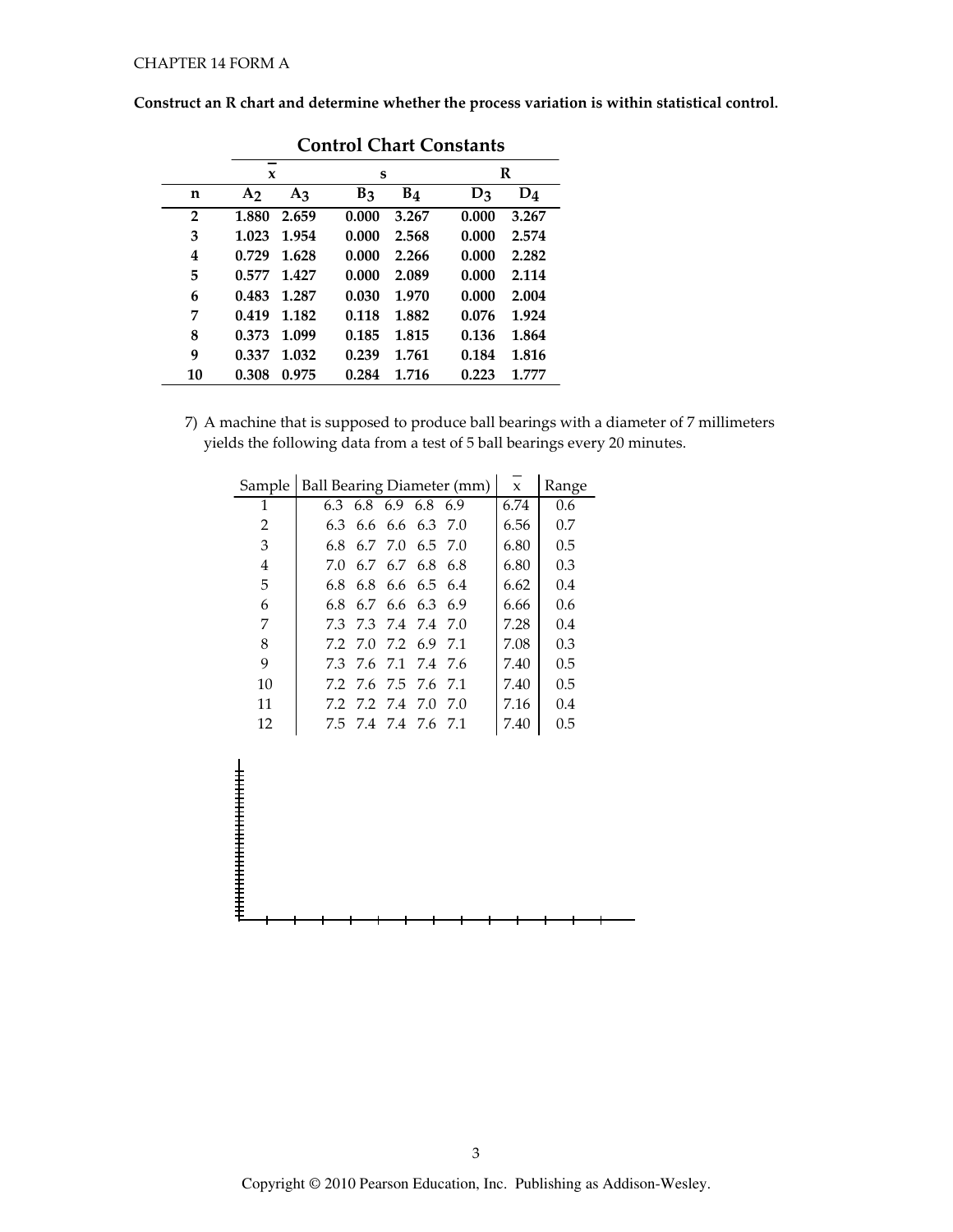Examine the given run chart or control chart and determine whether the process is within statistical control. If it is not, identify which of the th rt and determine whether the process is wi<mark>t</mark><br>ree out–of–statistical–control criteria apply.



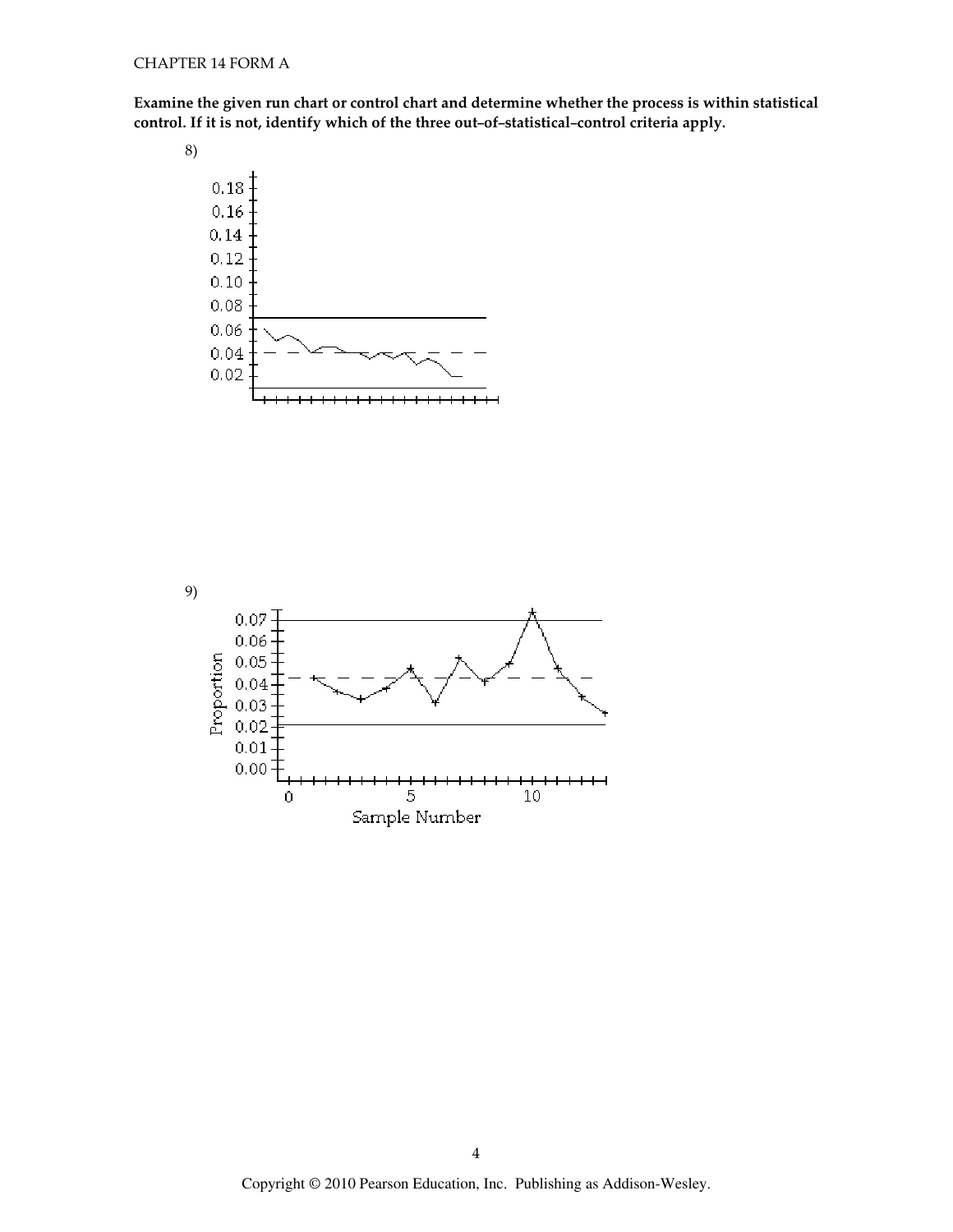### **CHAPTER 14 FORM A**

#### Use the given process data to construct a control chart for p.

10) A drugstore considers a wait of more than 5 minutes to be a defect. Each week 100 customers are randomly selected and timed at the checkout line. The numbers of defects for 20 consecutive weeks are given below.



11) Solve the problem.

Solve the p chart. Calculate the centerline value, UCL, and LCL for a manufacturing process, whose sampling detects the following defects among 20 batches of 10,000 products per sample. Data are shown below.

6, 11, 7, 12, 9, 2, 8, 6, 12, 4, 8, 7, 4, 3, 6, 8, 10, 3, 6, 4

#### 12) Solve the problem.

Solve the np chart, which is similar to the p chart, except that actual numbers of defects rather than proportions of defects are plotted on the vertical axis. For the data given in #11 above, calculate the centerline value, UCL, and LCL.